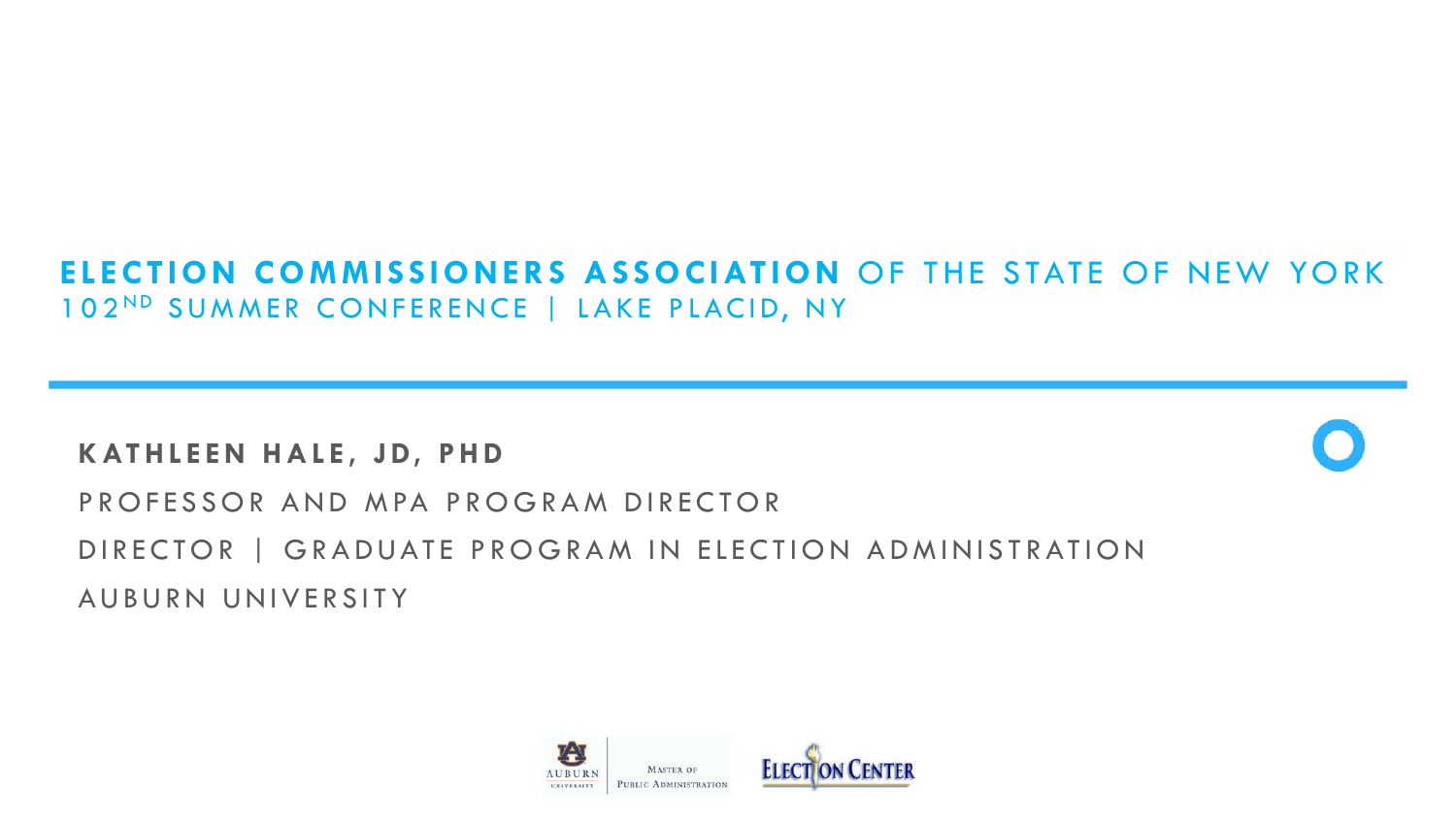## **DATA COLLECTION & MEASUREMENT**

- **01 |** ELECTION ADMINISTRATION IN THE US
- **02 |** MEASURING ELECTIONS TODAY
- **03 |** STATISTICS AND INSIGHTS
- **04 |** PROFESSIONALIZATION AND THE ELECTION CENTER

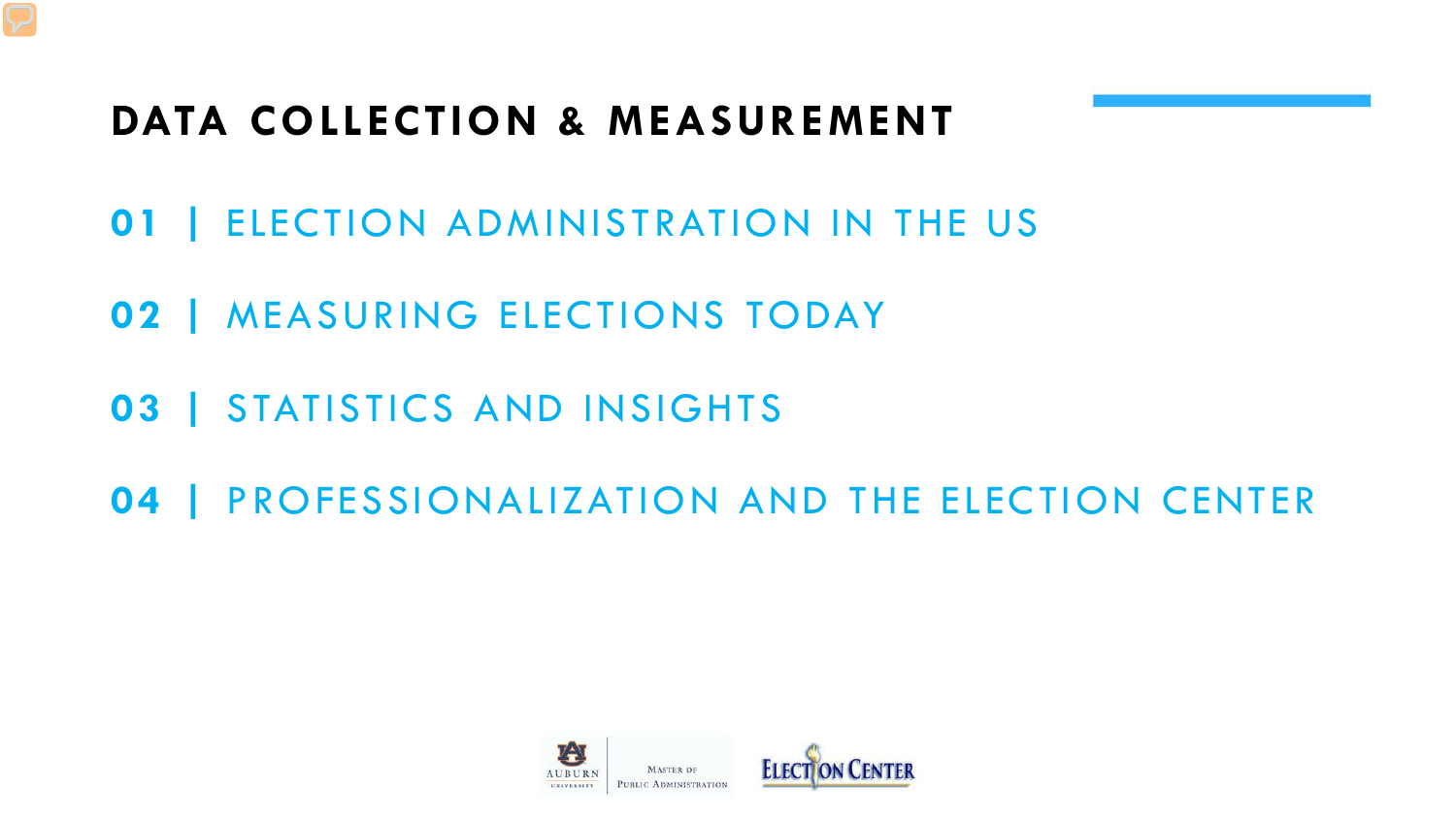## **01 |** ELECTION ADMINISTRATION IN THE US

**DIVERSE STRUCTURES VARIED INSTITUTIONS METHODS OF SELECTION PARTIES MATTER**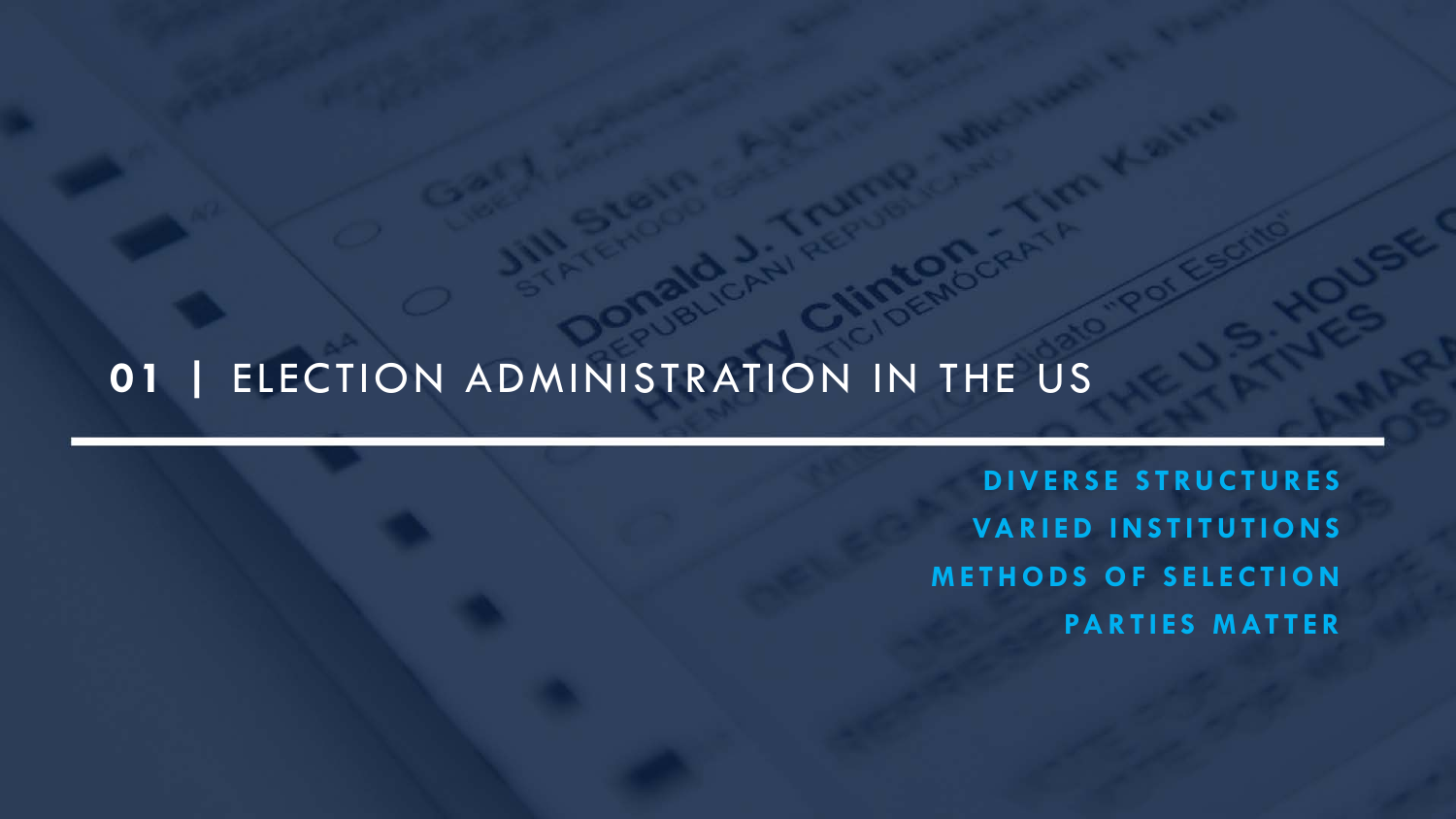## **DIFFERENCES ALL ACROSS THE US**

### **METHODS OF SELECTION**

o State CEOs o Local officials o Role of political parties

### **RESPONSIBILITIES OF LOCAL OFFICES**

o Single function oMultiple functions

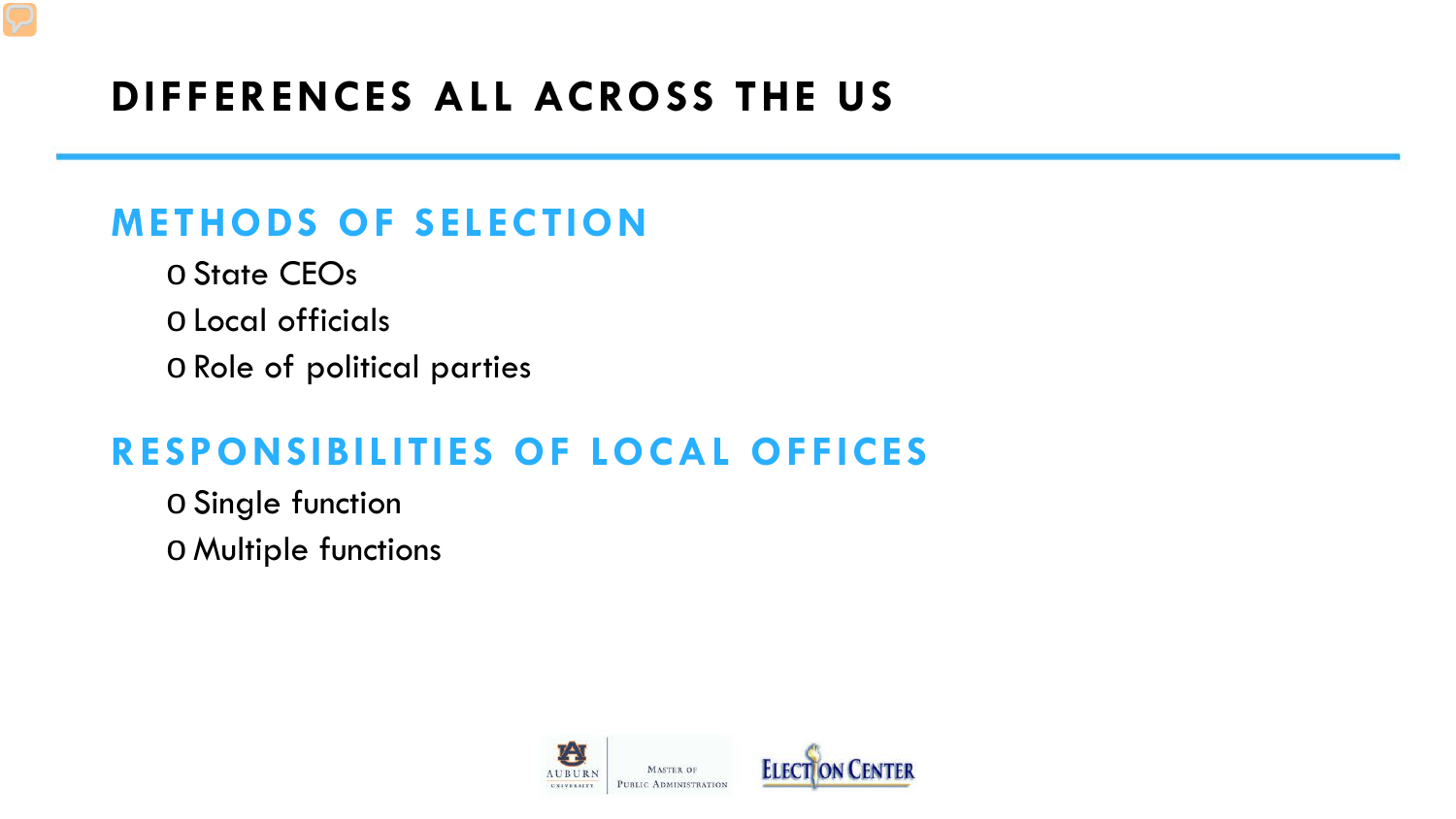# **02 |** MEASURING ELECTIONS TODAY

### **MODERN AND RECENT APPROACHES PERILS, PITFALLS, PROMISES**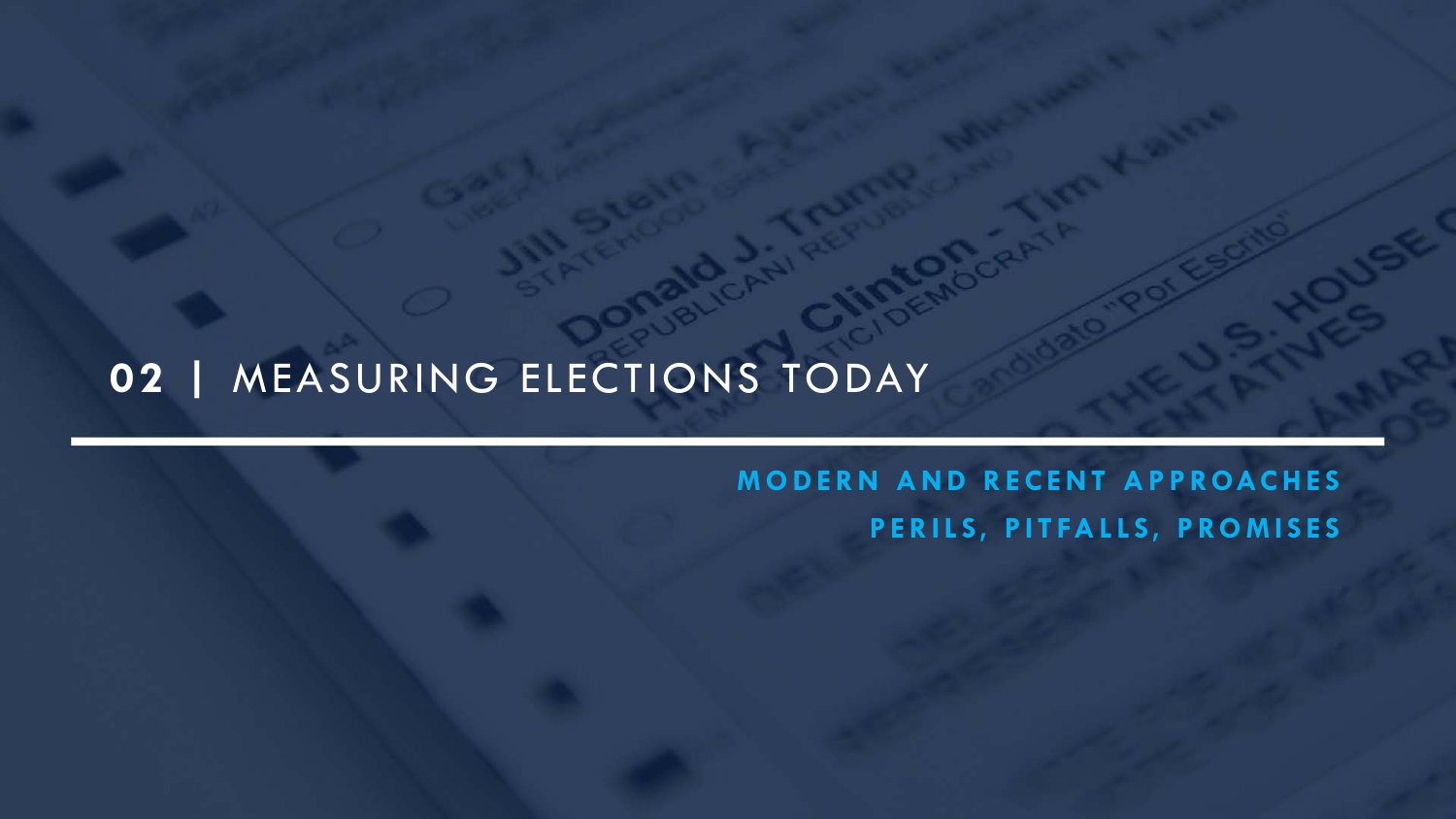### **CURRENT MEASUREMENT PROJECTS**

# **A |** EA CHARACTERIZED BY STRONG SUBNATIONAL ADMINISTRATIVE COMPONENT

- **B |** SIGNIFICANT EFFORTS AT MEASUREMENT
- **C |** GROWING AREAS OF INTEREST (EAVS/EAC, EPI/PEW)

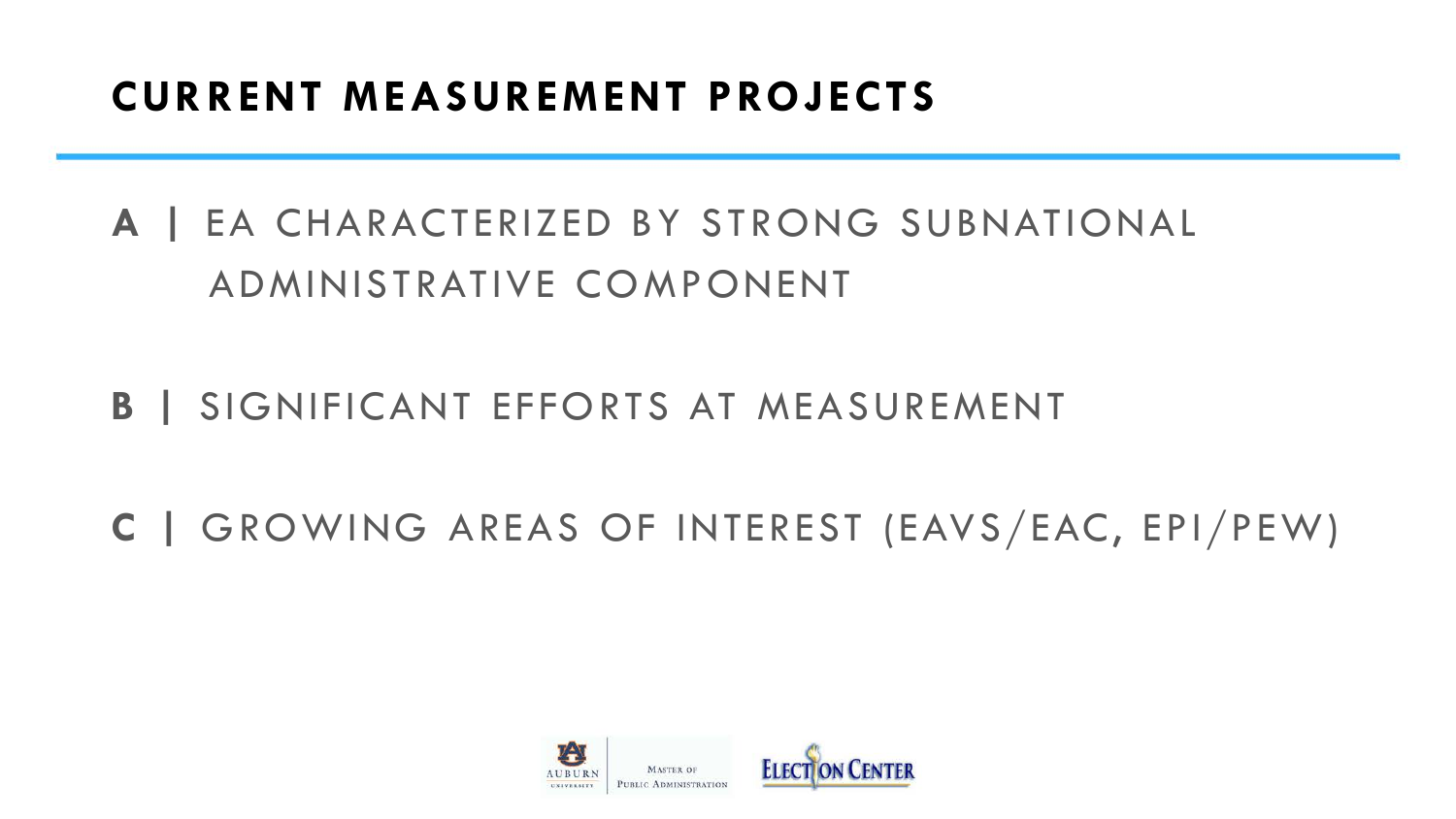### **MEASUREMENT ISSUES**

- **1. Focus on outcomes and matters beyond control of administrators**
- **2. Study measures that reflect policies decided by state legislatures**
- **3. Based on the idea of a single unified national system**

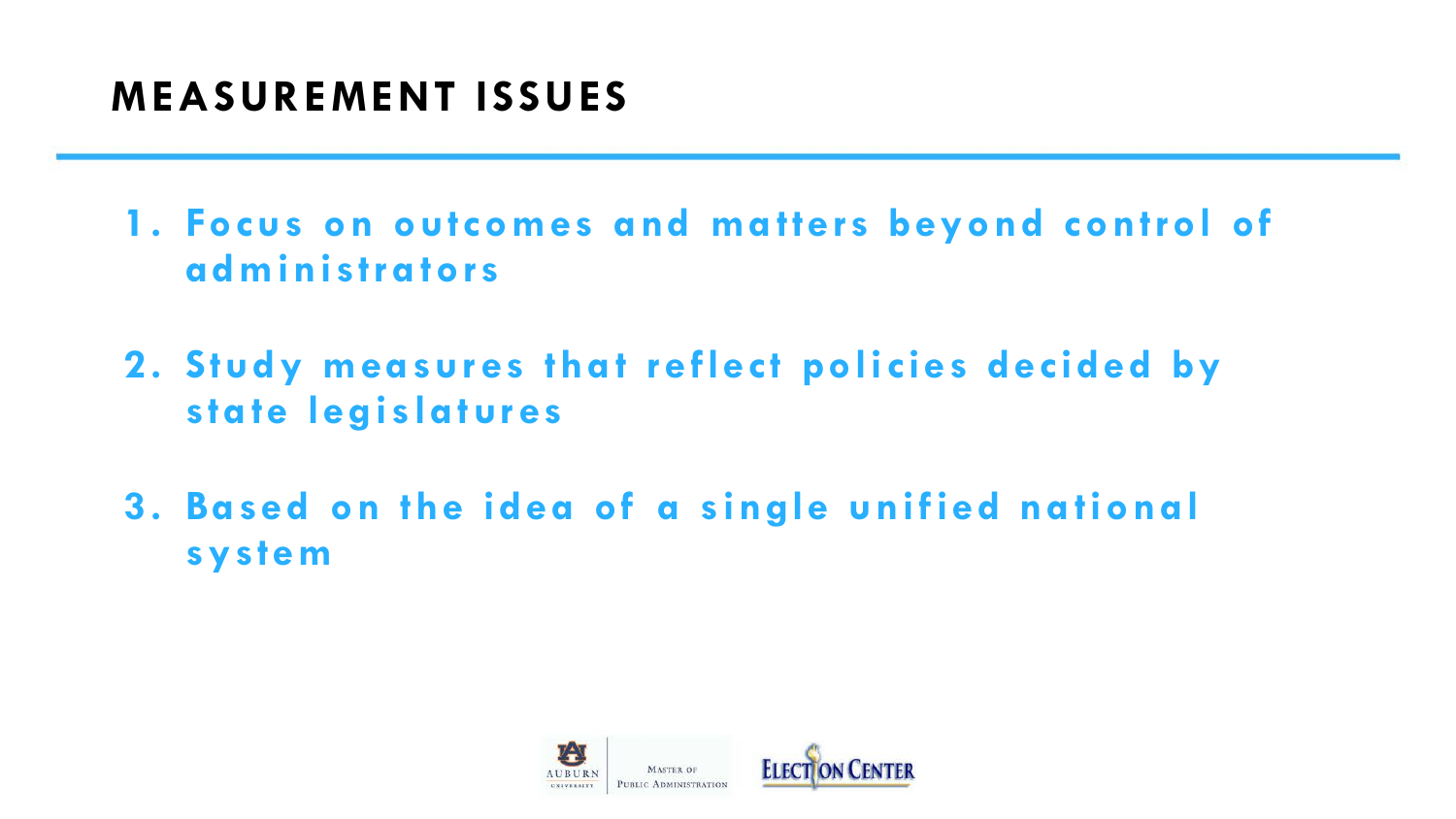



The American Voting Experience: Report and Recommendations of the<br>Presidential Commission<br>on Election Administration





む

**UNIVERSITY** 



#### **EVALUATING ELECTIONS**

 $\,$  A  $\,$ HANDBOOK OF METHODS AND **STANDARDS** 

R. Michael Alvarez Lonna Rae Atkeson Thad Hall

**CAMBRIDGE**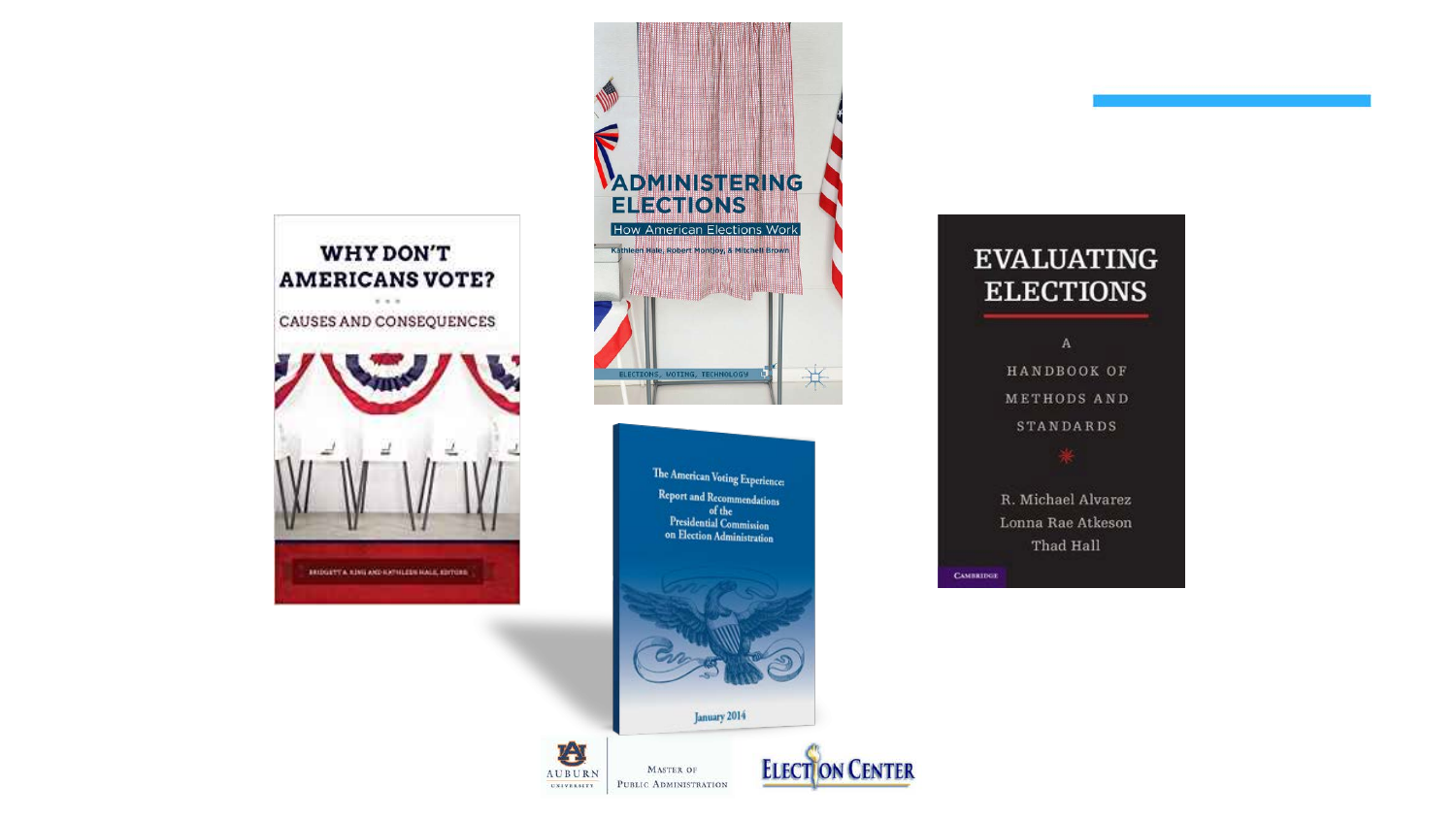### **03 |** STATISTICS AND INSIGHTS

**PROVISIONAL AND MAIL BALLOTS CUSTOMER SERVICE 2016 GENERAL ELECTION TURNOUT**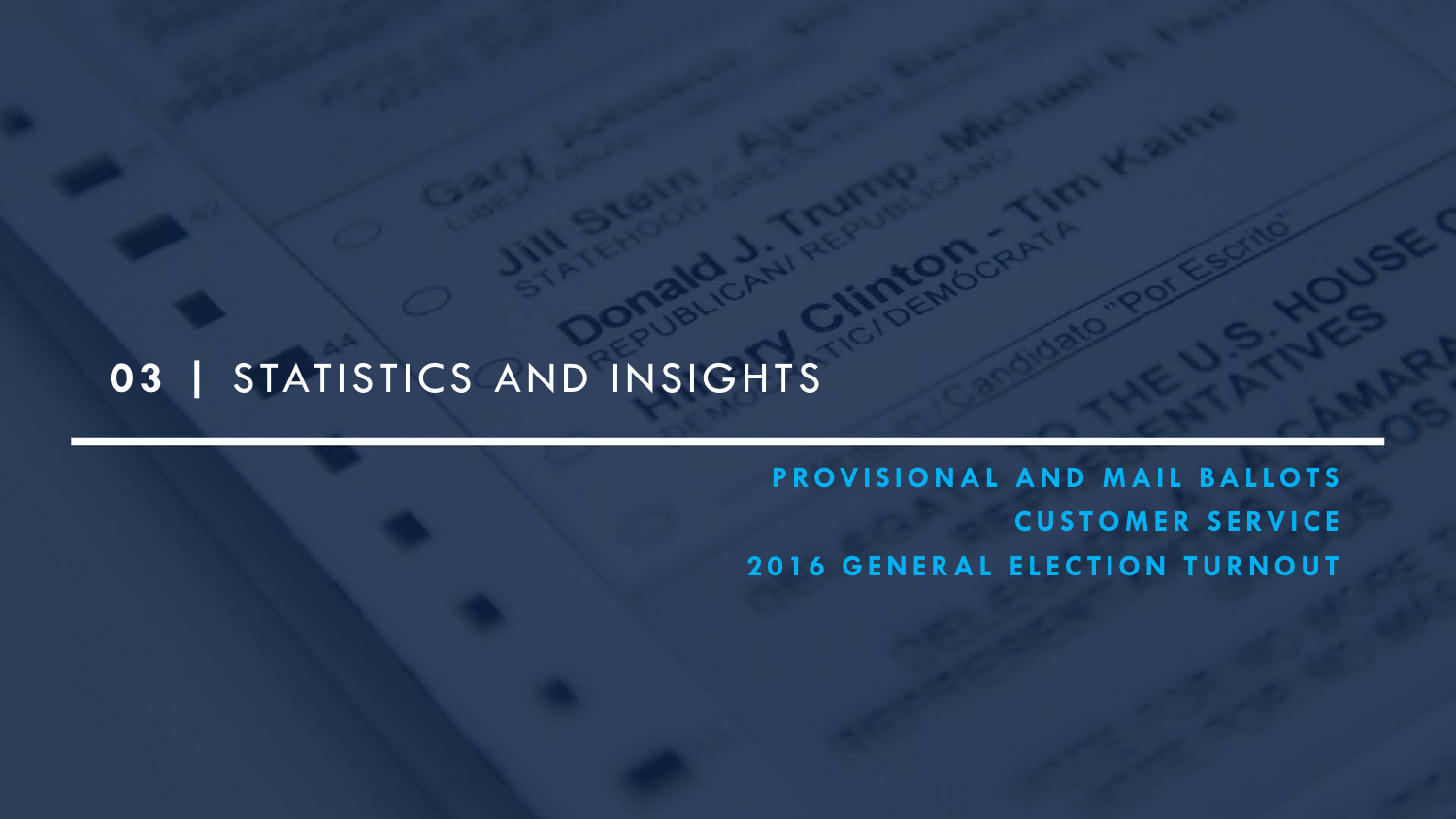### **PROVISIONAL BALLOTS**

# 2012 | 10,271

2016 | 340





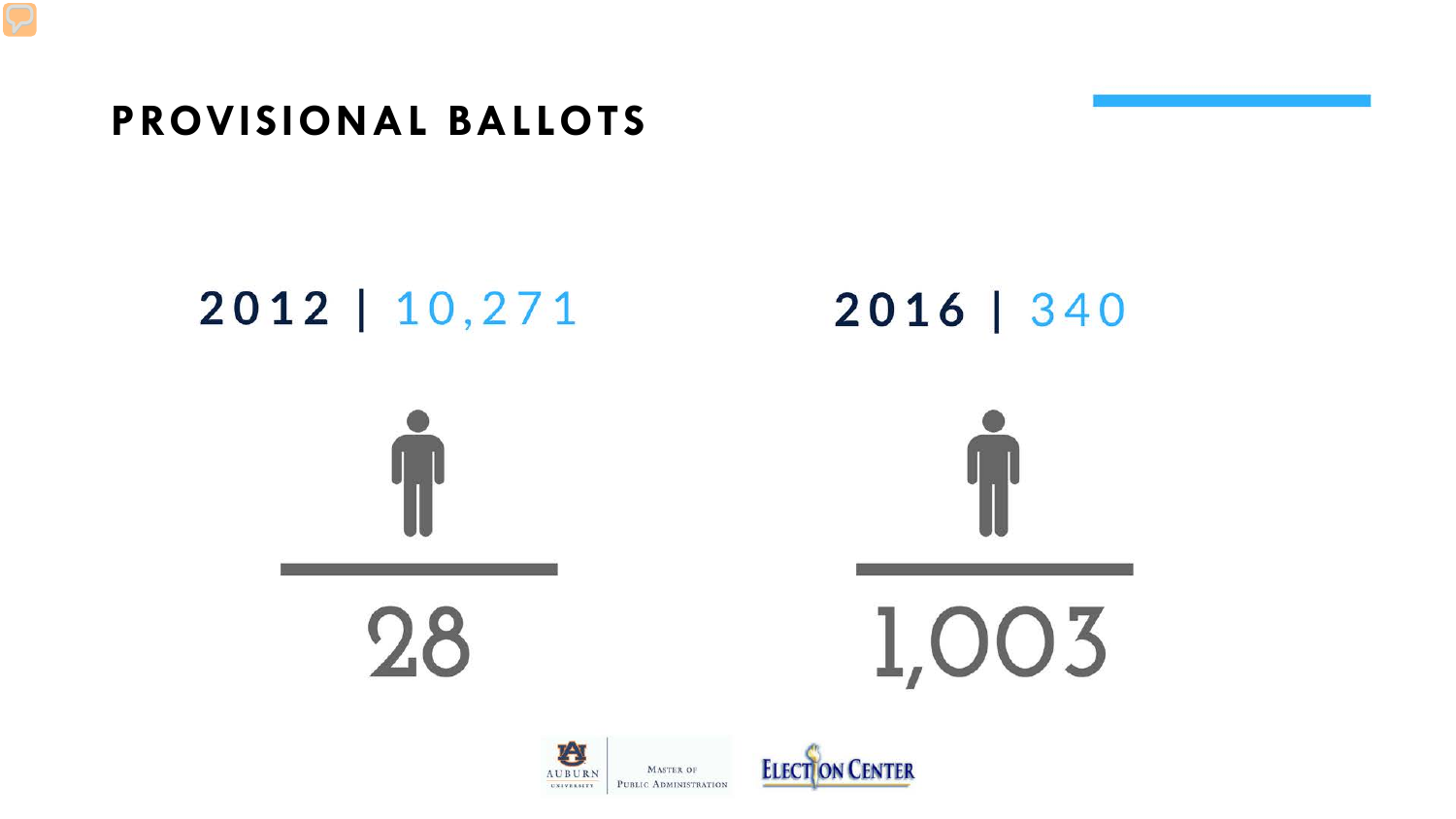### **HANDLING MAIL BALLOTS**

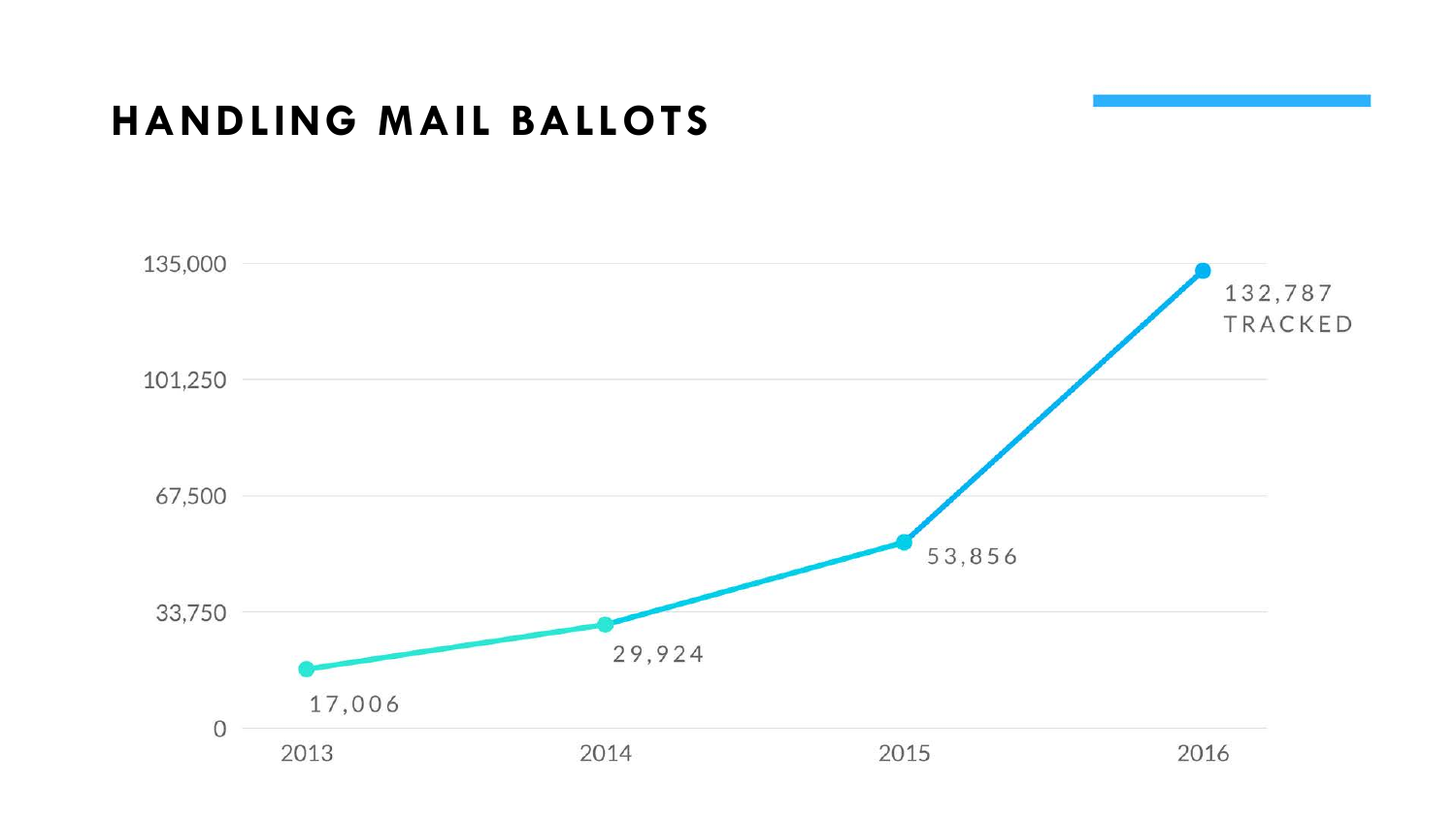#### 2016 GENERAL ELECTION | CUSTOMER SERVICE







**YEAR 2016** Launch of Text/Auto Reply Mobile System

16,013 **Total Contacts** from Voters

15,396 **Resolved by** Auto Responder

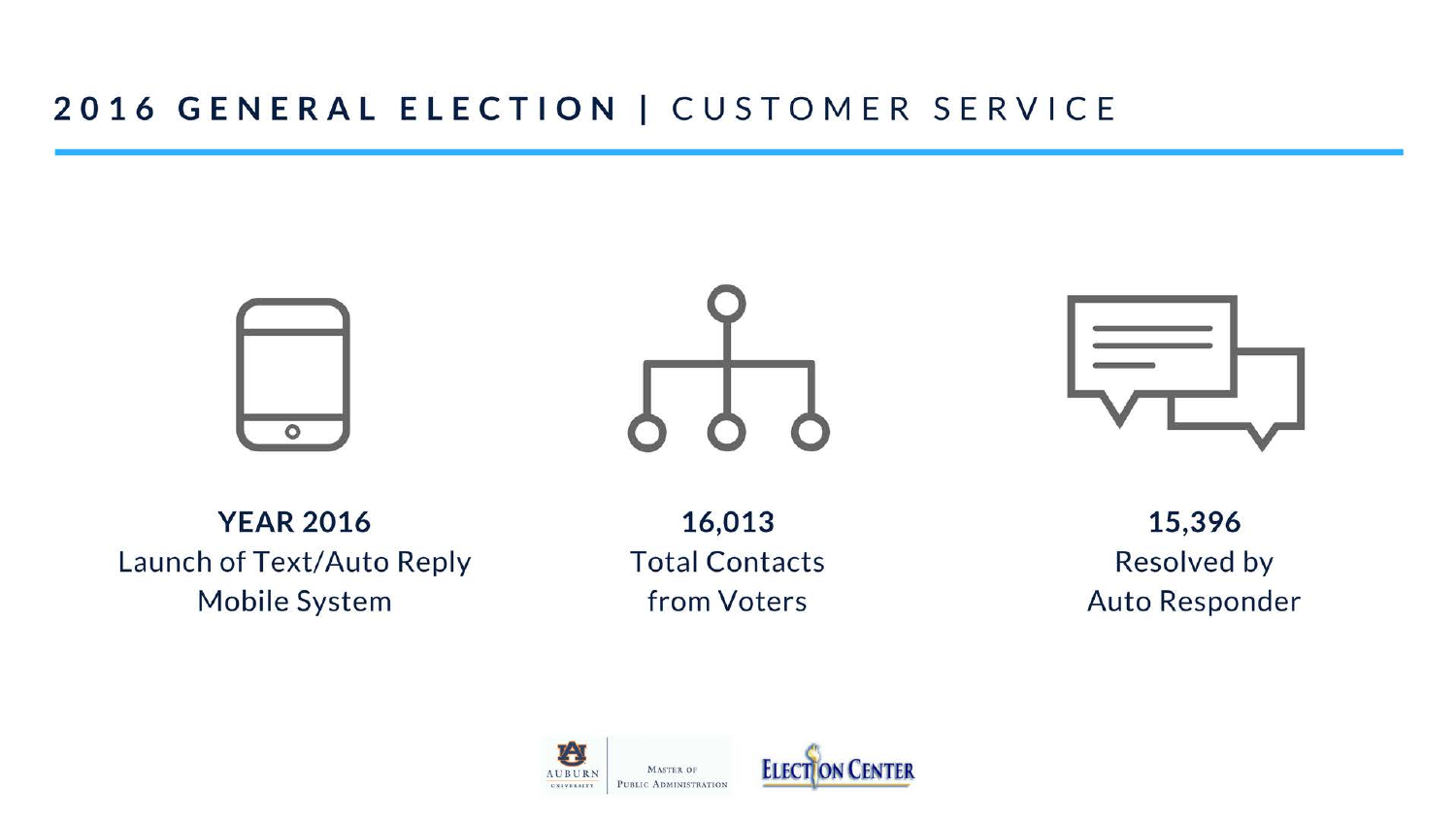### **MAIL-IN v. IN-PERSON**

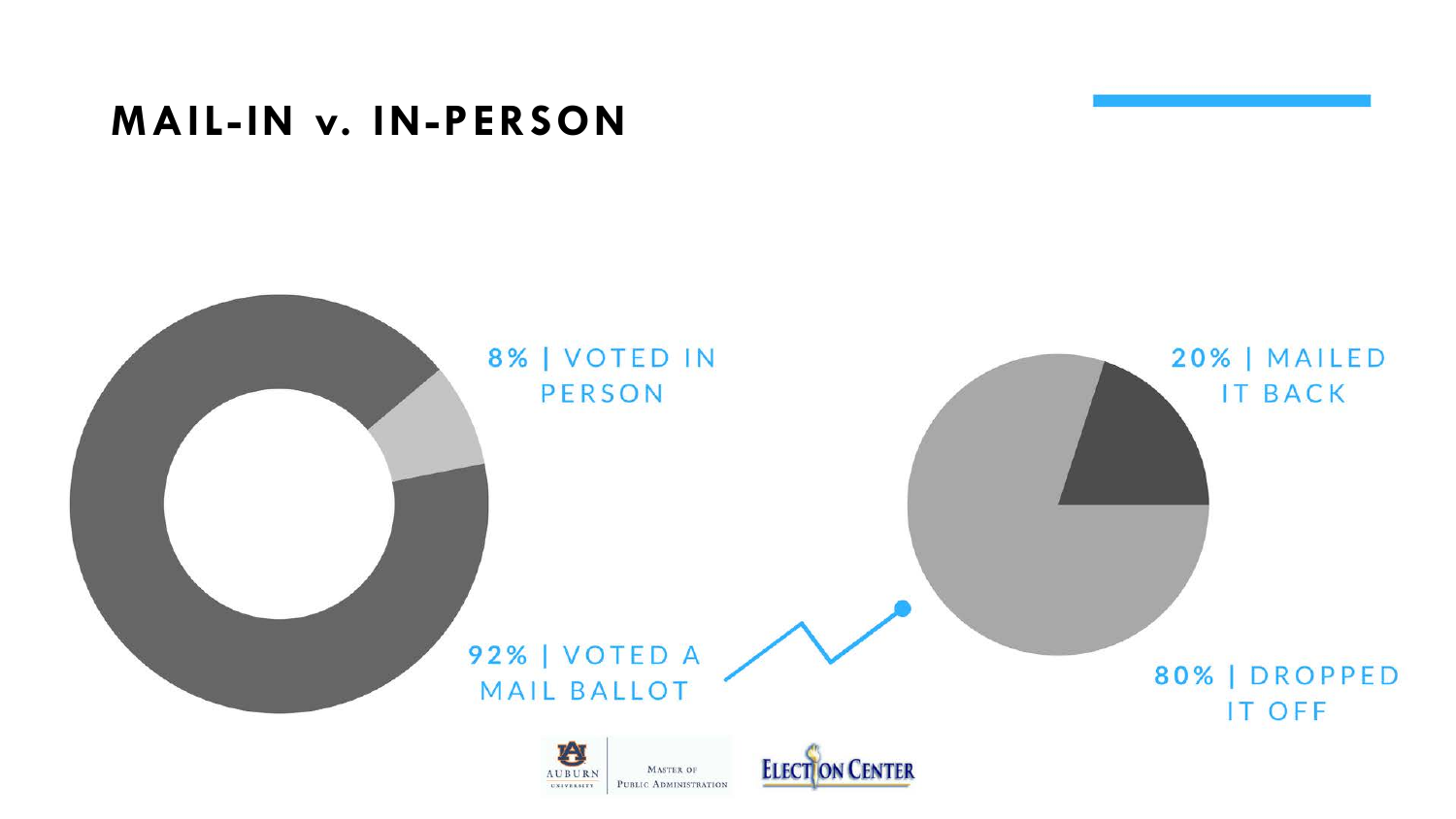### **2016 GENERAL ELECTION |** TURNOUT

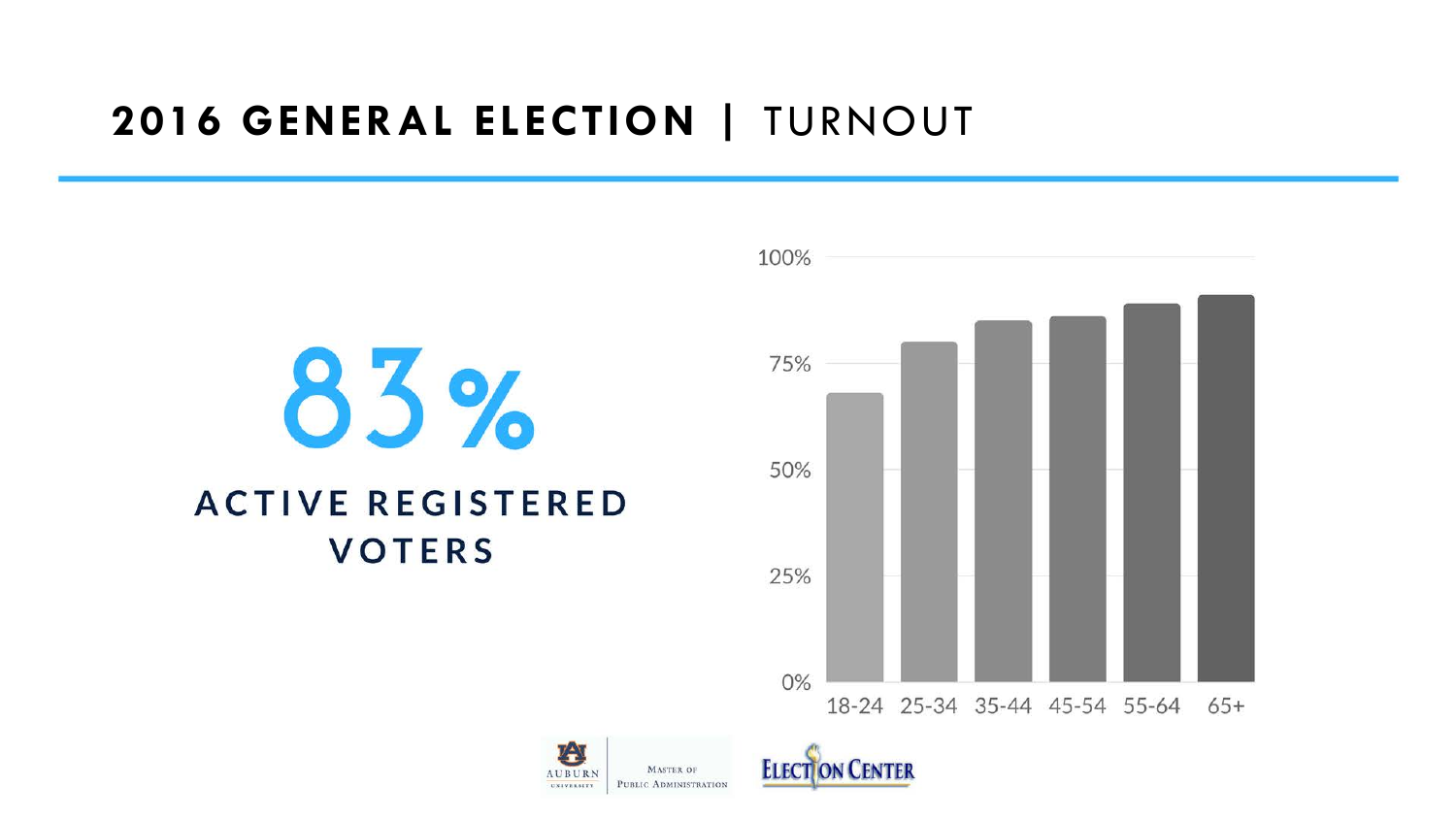## **OTHER EXAMPLES**

### **POLL WORKER STABILITY**

◦ Who is most likely to show up (and not)

### **LONG LINES, WAIT TIMES**

◦ Inside the black box of the polling place

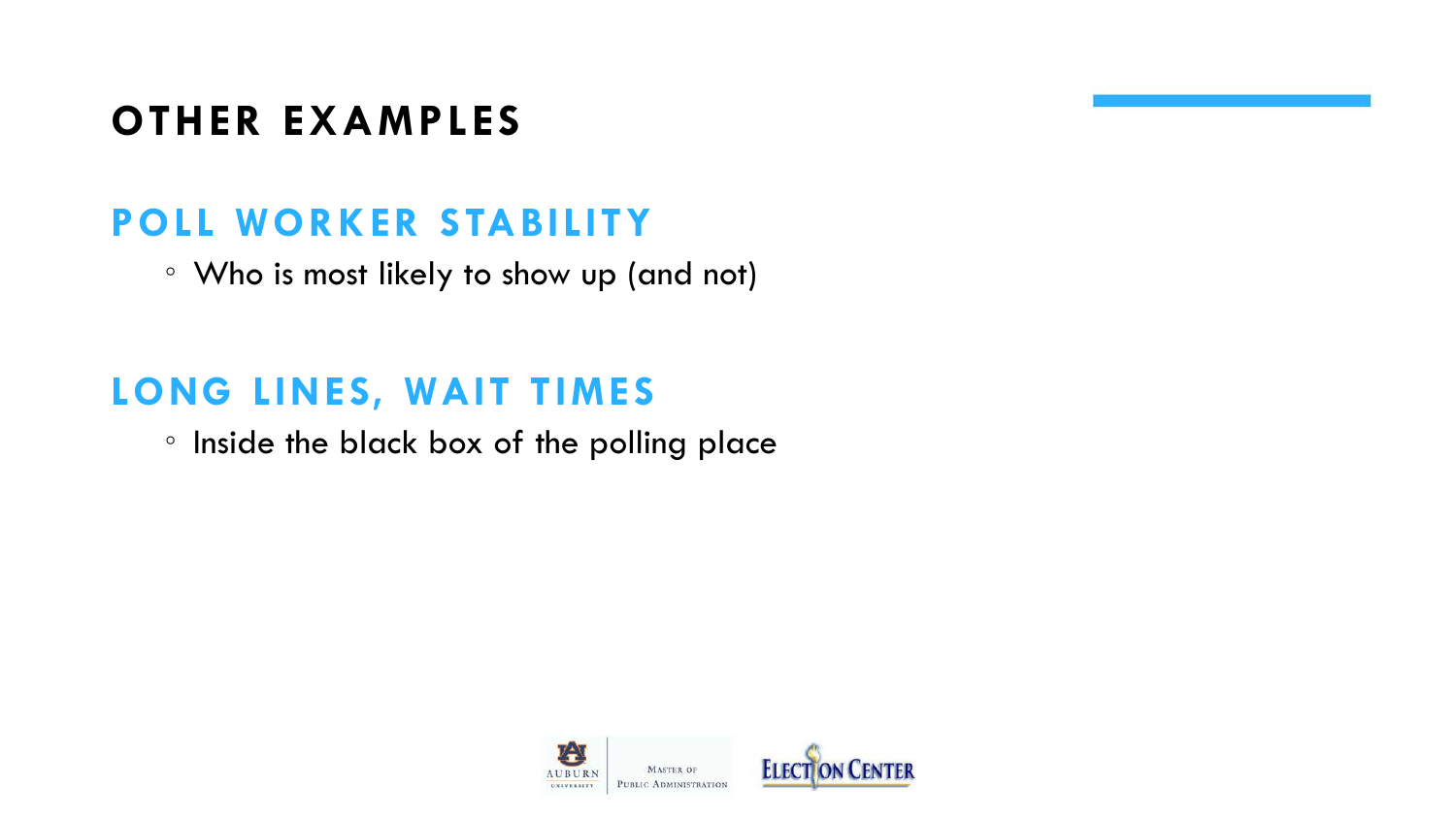## **PROCESS MAPPING**

## **PROFESSIONAL MEASUREMENT PROJECT**

◦ Auburn University and The Election Center

### **PRINCIPLES**

- Administrator driven, researcher supported
- Use data to improve processes
- Understand what others are measuring
- Understand terminology matching apples to apples

### **RESULTS**

- Process maps of mail ballot approaches across jurisdictions
- Benchmarking tools

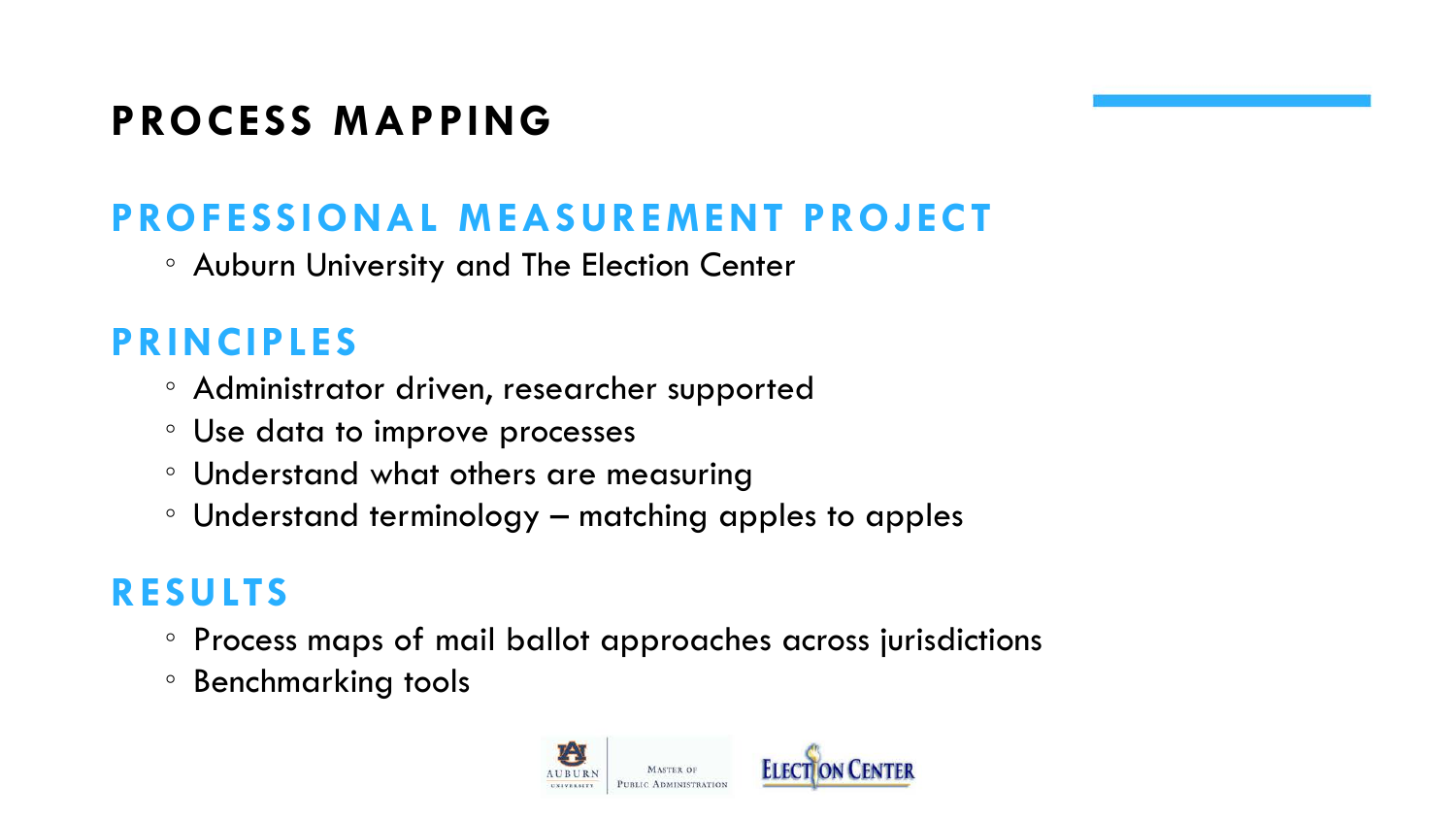### **04 |** PROFESSIONALIZATION AND THE ELECTION CENTER

**PROFESSIONAL EDUCATION PROGRAM CERA/CERV/CEM**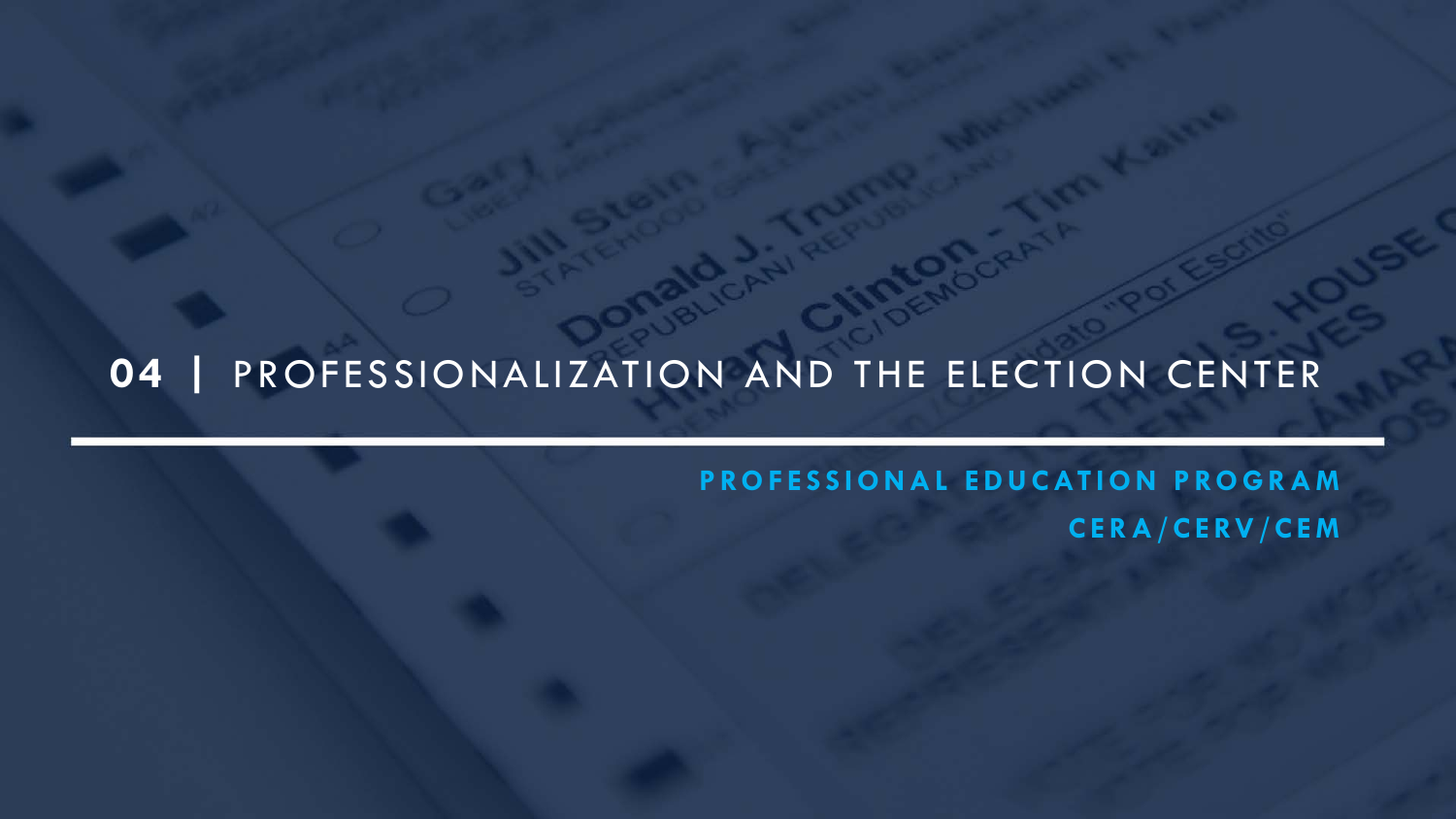#### **Through its partnership with Auburn University, the Election Center provides 12 core courses through its Professional Education Program.**

- **01 |** Introduction to Election and Voter Registration Systems Administration
- **02 |** Management & Leadership Concepts in Election and Voter Registration Administration
- **03 |** Planning and Budgeting for Election and Voter Registration Administration
- **04 |** Election and Voter Registration Information Management
- **05 |** Ethics in Election and Voter Registration Administration
- **06 |** Communications in Election and Voter Registration Administration

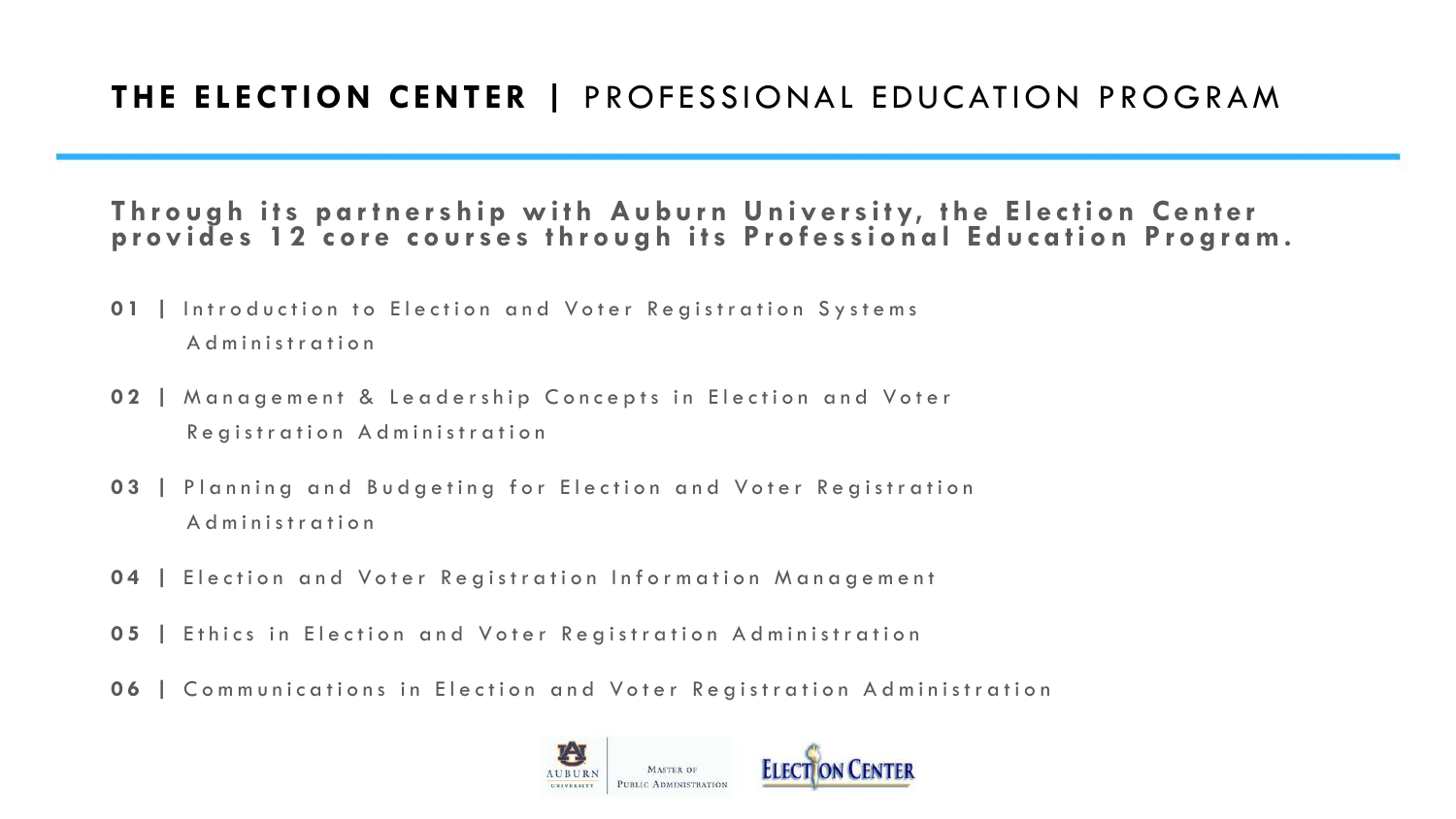#### **THE ELECTION CENTER |** PROFESSIONAL EDUCATION PROGRAM

- **07 |** Facilitating Voter Participation
- **08 |** Implementation of New Programs in Election and Voter Registration Administration
- **09 |** Enfranchisement, Enhancement, & Enforcement Modern Federal Election Law & Regulation: 1965 to Present
- **10 |** Constitutions, Courts & Cases: Early America to 1965 with focus on US and state constitutions
- **11 |** History I Ancients to 1781
- **12 |** History II 1781 to Modern Era